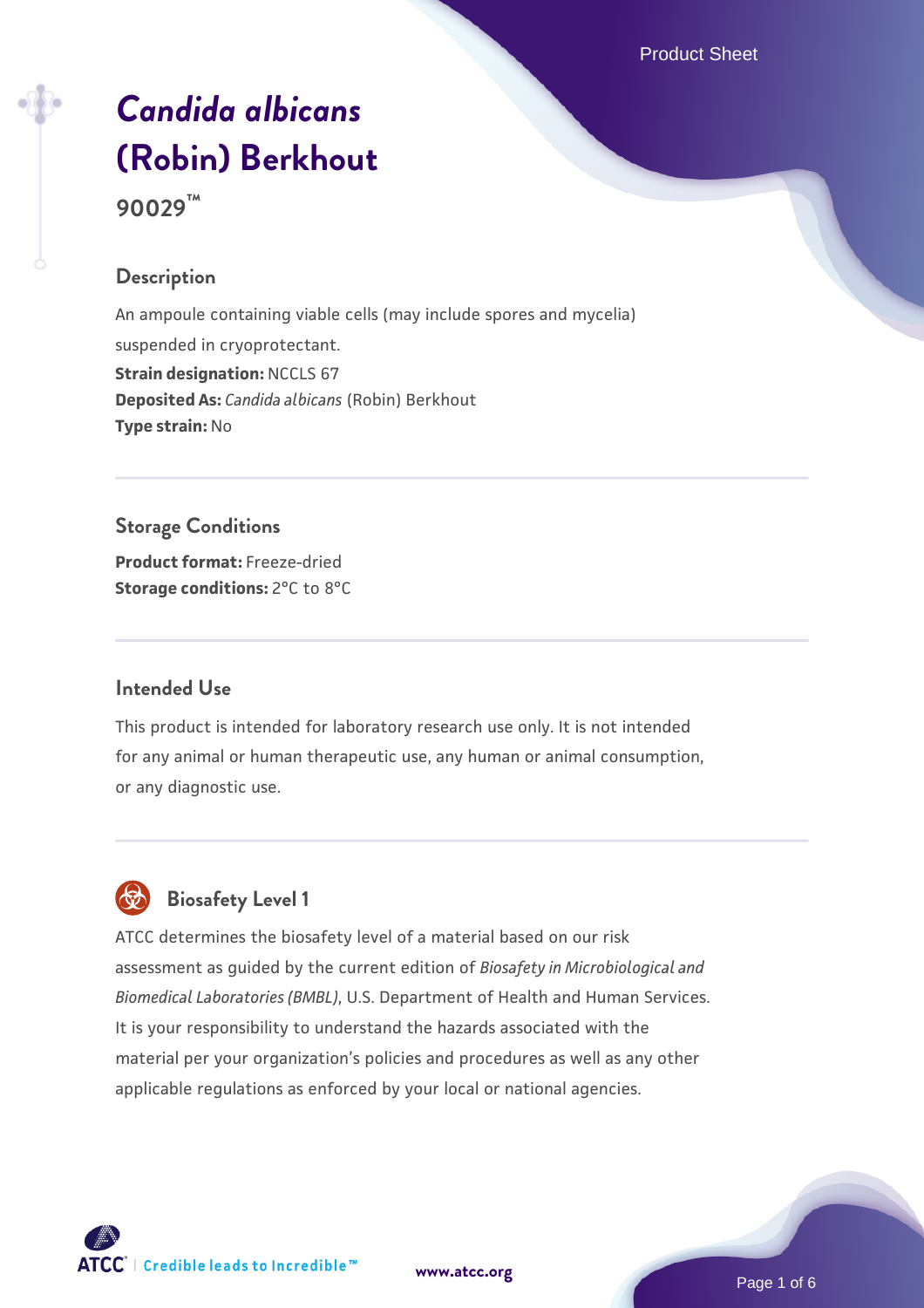# **[Candida albicans](https://www.atcc.org/products/90029) [\(Robin\) Berkhout](https://www.atcc.org/products/90029) Candida albicans** (Robin) Berkhout **90029**

ATCC highly recommends that appropriate personal protective equipment is always used when handling vials. For cultures that require storage in liquid nitrogen, it is important to note that some vials may leak when submersed in liquid nitrogen and will slowly fill with liquid nitrogen. Upon thawing, the conversion of the liquid nitrogen back to its gas phase may result in the vial exploding or blowing off its cap with dangerous force creating flying debris. Unless necessary, ATCC recommends that these cultures be stored in the vapor phase of liquid nitrogen rather than submersed in liquid nitrogen.

# **Certificate of Analysis**

For batch-specific test results, refer to the applicable certificate of analysis that can be found at www.atcc.org.

## **Growth Conditions**

**Medium:**  [ATCC Medium 28: Emmons' modification of Sabouraud's agar/broth](https://www.atcc.org/-/media/product-assets/documents/microbial-media-formulations/2/8/atcc-medium-28.pdf?rev=0da0c58cc2a343eeae735016b70809bb) [ATCC Medium 200: YM agar or YM broth](https://www.atcc.org/-/media/product-assets/documents/microbial-media-formulations/2/0/0/atcc-medium-200.pdf?rev=ac40fd74dc13433a809367b0b9da30fc) [ATCC Medium 1245: YEPD](https://www.atcc.org/-/media/product-assets/documents/microbial-media-formulations/1/2/4/5/atcc-medium-1245.pdf?rev=705ca55d1b6f490a808a965d5c072196) **Temperature:** 20-25°C **Atmosphere:** Aerobic

#### **Handling Procedures**

#### **For freeze-dry (lyophilized) ampoules:**

- 1. Open an ampoule according to enclosed instructions.
- 2. From a single test tube of **sterile distilled water** (5 to 6 mL), withdraw

**ATCC** | Credible leads to Incredible™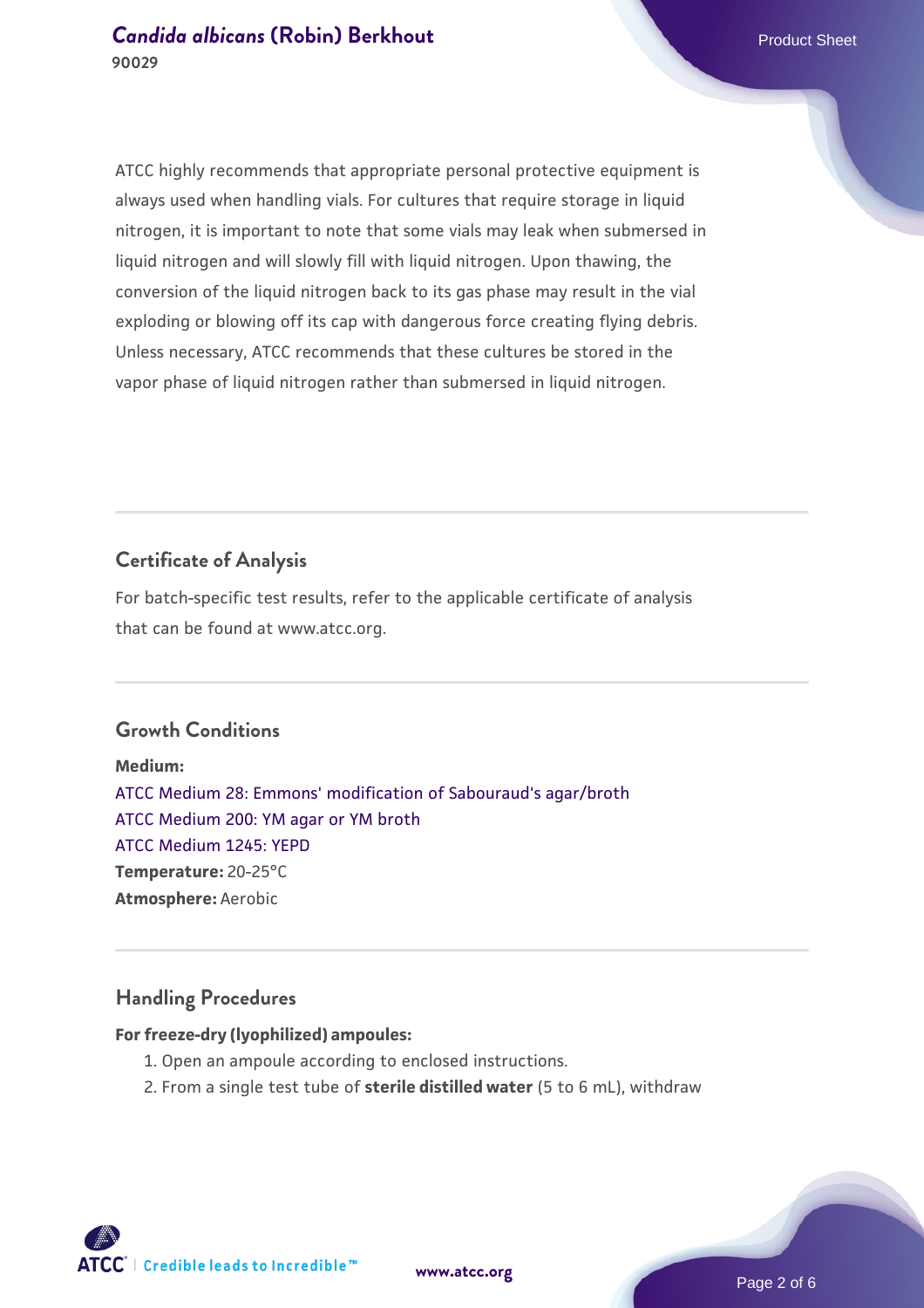approximately 0.5 to 1.0 mL with a sterile pipette and apply directly to the pellet. Stir to form a suspension.

- 3. Aseptically transfer the suspension back into the test tube of sterile distilled water.
- 4. Let the test tube sit at room temperature for (25°C) undisturbed **for at least 2 hours**; longer (e.g., overnight) rehydration might increase viability of some fungi.
- Mix the suspension well. Use several drops (or make dilutions if desired) 5. to inoculate recommended solid or liquid medium.
- 6. Incubate the inoculum/strain at the temperature and conditions recommended.
- 7. Inspect for growth of the inoculum/strain regularly. The sign of viability is noticeable typically after 1-2 days of incubation. However, the time necessary for significant growth will vary from strain to strain.

#### **Notes**

Susceptibility testing antifungal agent.

Additional, updated information on this product may be available on the ATCC web site at www.atcc.org.

# **Material Citation**

If use of this material results in a scientific publication, please cite the material in the following manner: *Candida albicans* (Robin) Berkhout (ATCC 90029)

## **References**

References and other information relating to this material are available at www.atcc.org.

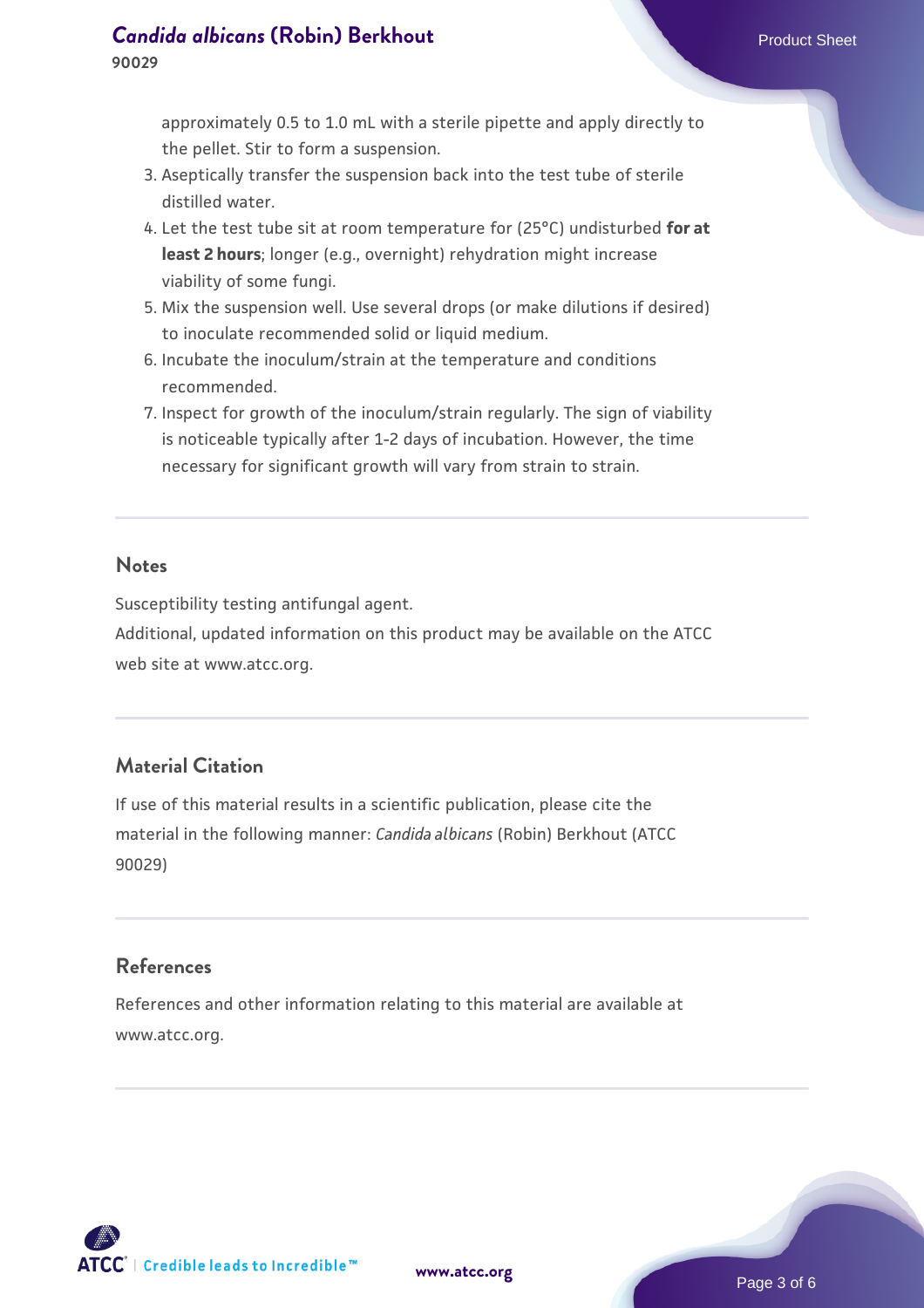## **[Candida albicans](https://www.atcc.org/products/90029) [\(Robin\) Berkhout](https://www.atcc.org/products/90029) Candida albicans** (Robin) Berkhout **90029**

#### **Warranty**

The product is provided 'AS IS' and the viability of ATCC® products is warranted for 30 days from the date of shipment, provided that the customer has stored and handled the product according to the information included on the product information sheet, website, and Certificate of Analysis. For living cultures, ATCC lists the media formulation and reagents that have been found to be effective for the product. While other unspecified media and reagents may also produce satisfactory results, a change in the ATCC and/or depositor-recommended protocols may affect the recovery, growth, and/or function of the product. If an alternative medium formulation or reagent is used, the ATCC warranty for viability is no longer valid. Except as expressly set forth herein, no other warranties of any kind are provided, express or implied, including, but not limited to, any implied warranties of merchantability, fitness for a particular purpose, manufacture according to cGMP standards, typicality, safety, accuracy, and/or noninfringement.

## **Disclaimers**

This product is intended for laboratory research use only. It is not intended for any animal or human therapeutic use, any human or animal consumption, or any diagnostic use. Any proposed commercial use is prohibited without a license from ATCC.

While ATCC uses reasonable efforts to include accurate and up-to-date information on this product sheet, ATCC makes no warranties or representations as to its accuracy. Citations from scientific literature and patents are provided for informational purposes only. ATCC does not warrant that such information has been confirmed to be accurate or complete and the customer bears the sole responsibility of confirming the accuracy and completeness of any such information.

This product is sent on the condition that the customer is responsible for and assumes all risk and responsibility in connection with the receipt, handling,



**[www.atcc.org](http://www.atcc.org)**

Page 4 of 6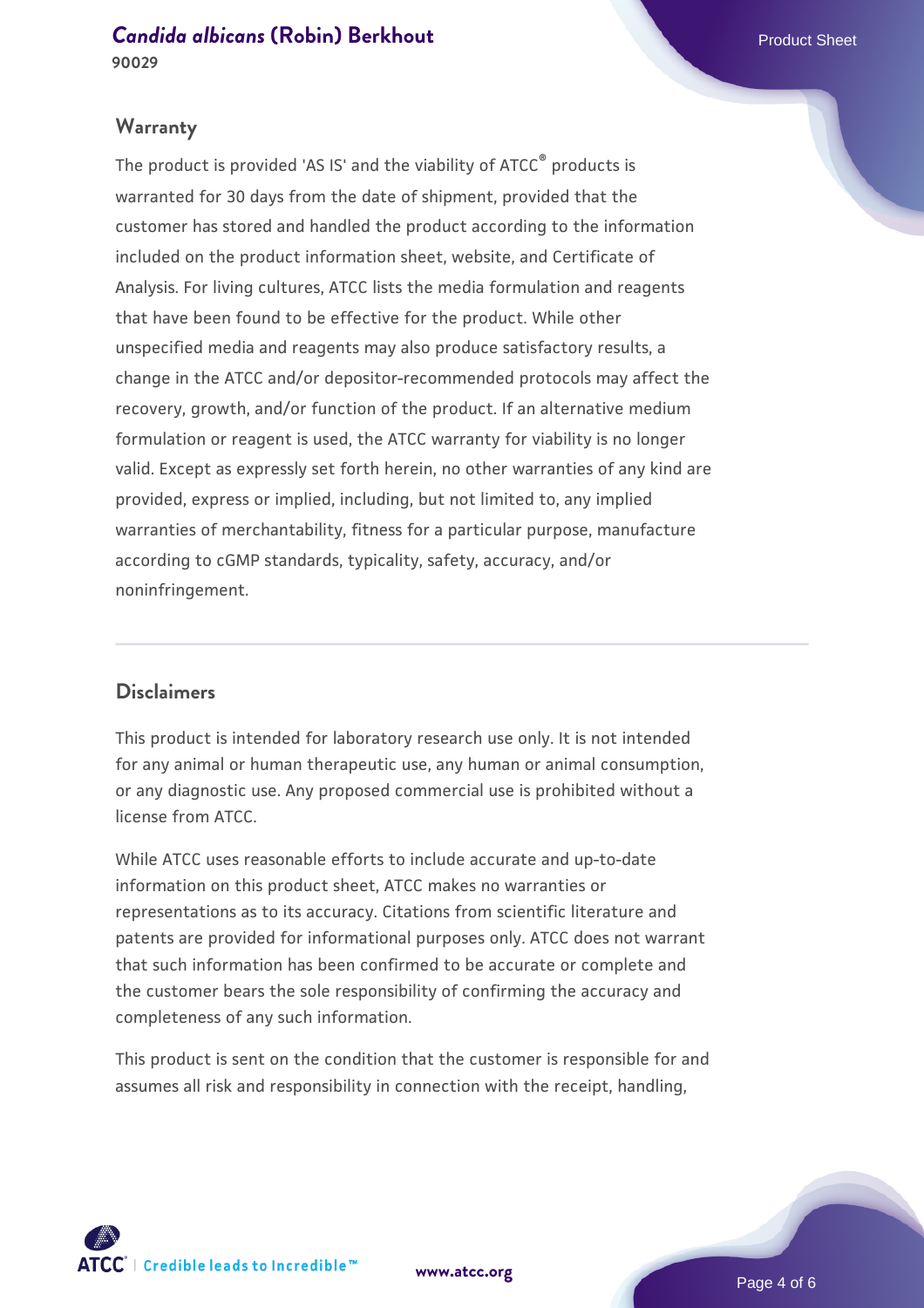# **[Candida albicans](https://www.atcc.org/products/90029) [\(Robin\) Berkhout](https://www.atcc.org/products/90029) Candida albicans** (Robin) Berkhout **90029**

storage, disposal, and use of the ATCC product including without limitation taking all appropriate safety and handling precautions to minimize health or environmental risk. As a condition of receiving the material, the customer agrees that any activity undertaken with the ATCC product and any progeny or modifications will be conducted in compliance with all applicable laws, regulations, and guidelines. This product is provided 'AS IS' with no representations or warranties whatsoever except as expressly set forth herein and in no event shall ATCC, its parents, subsidiaries, directors, officers, agents, employees, assigns, successors, and affiliates be liable for indirect, special, incidental, or consequential damages of any kind in connection with or arising out of the customer's use of the product. While reasonable effort is made to ensure authenticity and reliability of materials on deposit, ATCC is not liable for damages arising from the misidentification or misrepresentation of such materials.

Please see the material transfer agreement (MTA) for further details regarding the use of this product. The MTA is available at www.atcc.org.

#### **Copyright and Trademark Information**

© ATCC 2021. All rights reserved.

ATCC is a registered trademark of the American Type Culture Collection.

# **Revision**

This information on this document was last updated on 2021-05-19

# **Contact Information**

ATCC 10801 University Boulevard Manassas, VA 20110-2209 USA